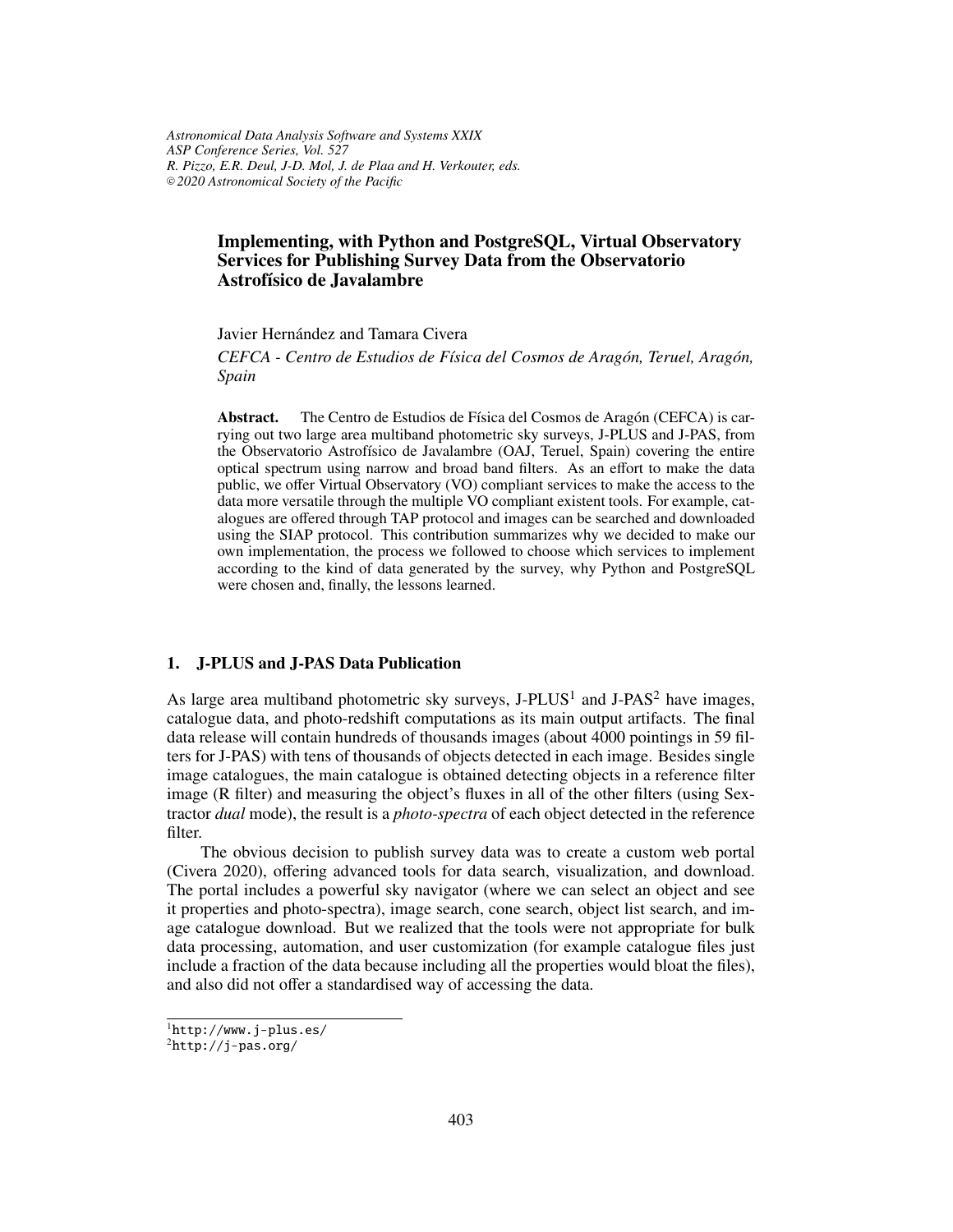#### 404 Hernandez and Civera

Due to the success of IVOA<sup>3</sup> Virtual Observatory standards, and availability of tools supporting them, we decided to offer support for some of the services so astronomers can use existing tools and create scripts to operate with our data. There were already exiting open source software to publish data as IVOA services, like those offered by  $\text{GAVO}^4$  and the Spanish  $\text{VO}^5$ , but they did not fulfil all our needs. For example we wanted integration with our portal, secure access for certain catalogue versions, and support for a few custom extensions like array data types in TAP. We saw that IVOA services are web based, and in general they are simple, so we decided to create our own implementation of the few services needed, and integrate them in our portal.

Our database includes information about images, object catalogues, and computed redshifts. We decided to implement the Simple Image Access (SIA) service for image search on top of it, that returns links to our download service of full FITS images, *cutouts*, or colour images. We also included Cone Search for each object table that included indexed coordinates, and Table Access Protocol (TAP) to allow execute ADQL queries on the tables storing information about images, filters, objects and different photo-redshifts computed using several tools.

In our web pages we included also certain IVOA functionality, we included support for Simple Application Messaging Protocol (SAMP) so for example the image search page includes a button that can send a found image to an open window of the Aladin<sup>6</sup> tool (which supports SAMP). We also included a web page for executing TAP asynchronous queries for users that do not want to use external tools.

| <b>Image Search Options</b>        | <b>Actions</b>                       | Image ID | Name                                 | Filter       | <b>RA</b> | <b>DEC</b> |
|------------------------------------|--------------------------------------|----------|--------------------------------------|--------------|-----------|------------|
| Object name:                       |                                      | 33218    | 1000001-JPLUS-00596-<br>v2 rSDSS swp | rSDSS        | 207.1411  | 27,658     |
| RA:<br>Example: 120.99 or 12:80:11 | Transfer image to aladin, topcat, as |          | 1000001-JPLUS-00596-<br>v2 J0430 swp | J0430        | 207.1411  | 27,658     |
| DEC:                               | $\div$ 5 $\pm$ 00<br>温日早             | 33237    | 1000001-JPLUS-00596-<br>v2 iSDSS swp | <b>iSDSS</b> | 207.1411  | 27,658     |

Figure 1. SAMP image transfer from web portal.

### **2. Implementation Tools**

For the implementation the main parts to address were the storage for the catalogue data and the engine for web applications.

### **2.1. The Database Layer**

The J-PLUS and J-PAS Catalogue final data is expected to occupy several terabytes so one of our priorities was to have a solid database server, known to manage terabyte sized databases, with also rich functionality like the possibility to add new functions and new data types. We also wanted an Open Source Relational database so we decided to use PostgreSQL. PostgreSQL has another very important feature for us, support for *array* data types. With flux and error measures for about sixteen apertures in 59 filters that

 $3$ http://www.ivoa.net/

 $4$ https://www.g-vo.org/

<sup>5</sup>http://svo.cab.inta-csic.es/main/index.php

<sup>6</sup>http://aladin.u-strasbg.fr/aladin.gml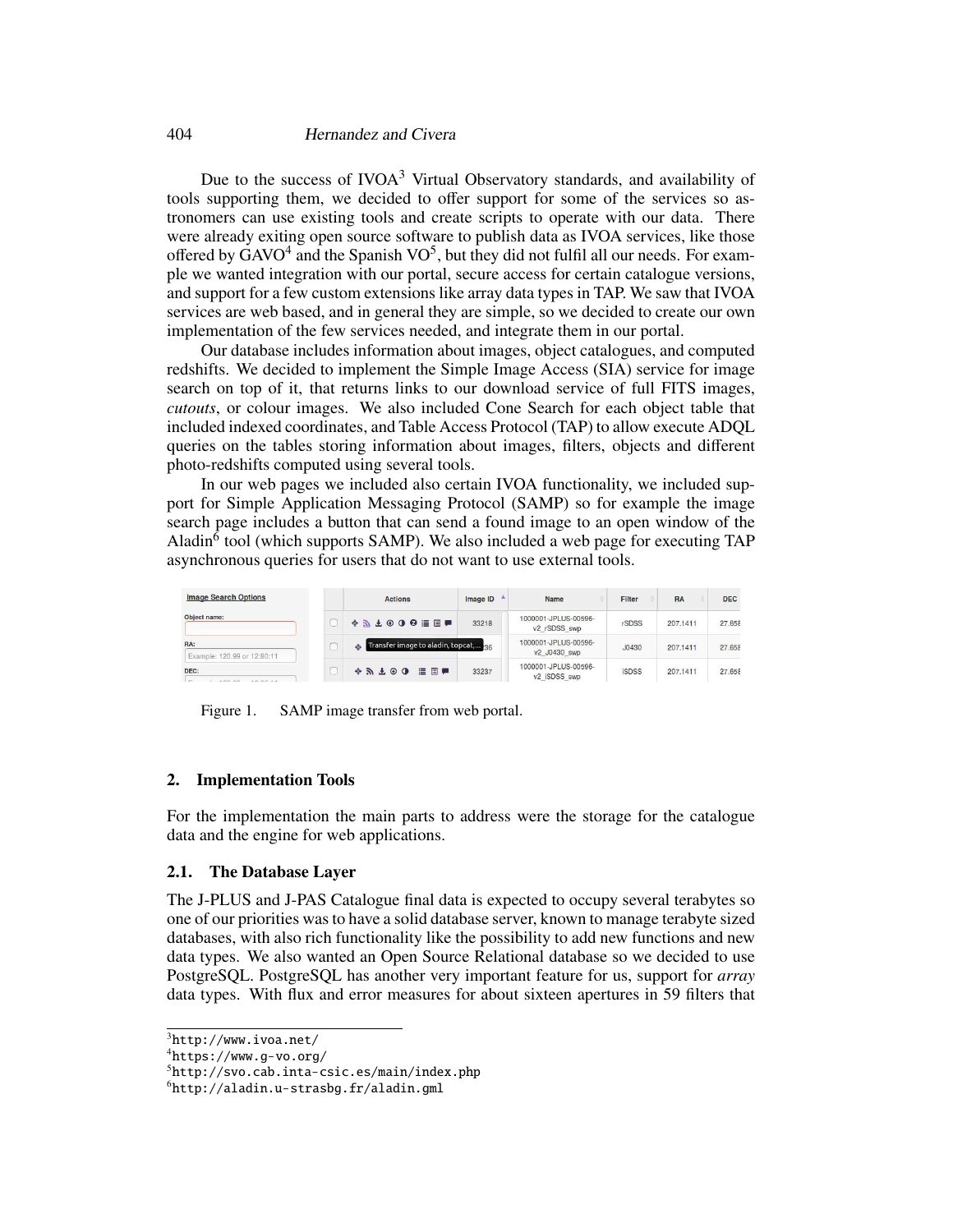| $\mathbf{C}$                  | $\hat{u}$             |               | 10 T archive.cefca.es/catalogues/jplus-edr/tap_async.htm                                          |                      | … ⊙☆               | Q Buscar              |             |
|-------------------------------|-----------------------|---------------|---------------------------------------------------------------------------------------------------|----------------------|--------------------|-----------------------|-------------|
| T-PLUS                        | Convince -            |               |                                                                                                   |                      |                    |                       |             |
|                               | Create new job        |               |                                                                                                   |                      |                    |                       |             |
| <b>VO Asynchro</b><br>Options | Query                 | <b>@ ADOL</b> | <b>O</b> Tables: Most used                                                                        | <b>O</b> Tables: All | <b>O</b> Functions | <b>O</b> Enumerations |             |
| Show anor                     | ADQL query:           |               |                                                                                                   |                      |                    |                       |             |
|                               |                       |               | jplus.TileImage iWHERE m.tile id = i.tile id AND CONTAINS(POINT(", m.alpha_j2000, m.delta_j2000), |                      |                    |                       | $\mathbf x$ |
|                               | <b>Output Format:</b> |               | $CIRCLE(", 7.8574, 5.67881, .005)) = 1$<br>Comma separated values                                 |                      |                    |                       |             |
|                               | Maximum # of rows:    |               | 1000000                                                                                           |                      |                    |                       |             |
|                               | Owner:                |               |                                                                                                   |                      |                    |                       |             |
|                               | Description:          |               |                                                                                                   |                      |                    |                       |             |
|                               |                       |               | Note: After planning the query use the Run pending job button to launch the execution.            |                      |                    |                       |             |

Figure 2. Asynchronous TAP page.

give us, just for photometry and its error, about 1888 columns of data in the object table, a nightmare. We found that using a column of array type and assigning a position for each filter in the array we simplified the problem a lot, now users can easily obtain the whole photo-spectra or using an index to extract a certain band.

The ability to add new data types and complex functions in different programming languages was also very important for the implementation of TAP that includes a lot of math and geometric functions.

For cone search, and the use of similar functions in TAP, having a spatial index in the database is very important. Although PostgreSQL has some support for spatial indexes, we decided to use Healpix<sup>7</sup> for indexing object coordinates. Healpix indexes are integer values that are very compact to store in the database and allows the most reliable and efficient index type in PostgreSQL (B-Tree), additionally it allows users other uses like the creation of property maps (e.g. density maps).

#### **2.2. The Web Layer**

The Python programming language was already in use for the reduction pipelines, so we evaluated its suitability for creating web applications. With a little research we found that the Python WSGI specification with a lot of supporting servers (Apache mod\_wsgi, Unicorn, uWSGI, ...) and frameworks (Pyramid, Flask, Django, ...) gave us an excellent support for the task. Another advantage is the large amount of astronomy, database access, and miscellaneous libraries available in Python.

 $^{7}$ https://healpix.jpl.nasa.gov/